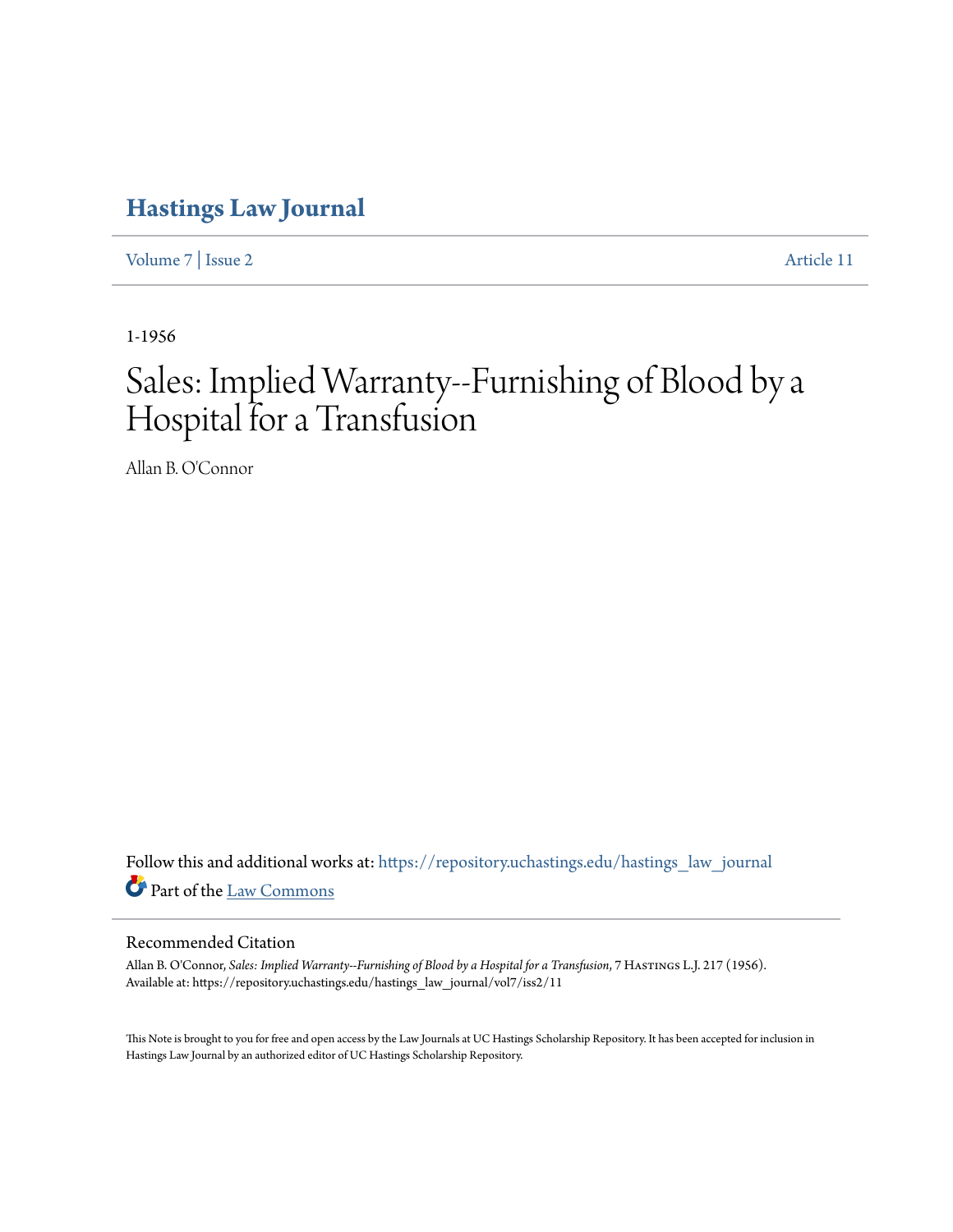recognition to a factual situation not uncommon in the business world. A decision on facts would not lead to such an extreme result as the Oklahoma case of *Ardmore* Paint and Oil Products Co. v. State Ind. Comm'n.<sup>25</sup> where compensation benefits were awarded to a partner who was the only active member of a husband-wife partnership and who managed the business alone. Such a case would easily be handled on analogy to the *Bowne* case so that only persons who are bona fide employees of the partnership firm and in fact subject to the control of the employing firm would be covered by the act. Courts of most jurisdictions in the United States have handled such factual distinctions without too much difficulty in the corporation cases, and it is reasonable to presume they could do the same where partnerships are involved.

If this advance in judicial thinking is followed it will operate to benefit the class of persons intended to be benefited by the Workmen's Compensation Act; it will eliminate the unrealistic results of deciding cases mechanically on a narrow aggregate theory or on an equally narrow entity theory; and it will substitute therefore realistic decisions based on the actual facts of the relationship as it exists and operates.

*-Frances-lana Mackay.*

SALES: IMPLIED WARRANTY-FuRNISHING **OF** BLOOD BY A HOSPITAL FOR A TRANSFUSION.-The New York Court of Appeals in *Perlmutter v. Beth David Hospital1* recently held in a 4-3 decision, that a hospital which furnishes blood for a transfusion does not impliedly warrant such blood to be free from harmful ingredients, because the furnishing of the blood did not constitute a sale.

The plaintiff, a patient in the defendant hospital received a transfusion of blood for which she paid \$60. The blood furnished by the hospital contained jaundice virus, and the transfusion of this contaminated blood resulted in the plaintiff's becoming infected with the disease. The plaintiff brought an action against the defendant hospital for breach of implied warranty. Defendant moved to dismiss plaintiff's complaint for failing to state a cause of action. This motion was denied by the two lower courts. The Court of Appeals in granting the motion found, as a matter of law, that in a transfusion the transfer of blood is incidental to the service rendered. Since service predominates, the transfer of the blood is not a sale; there being no sale, there is no implied warranty that the blood transferred is fit for a transfusion.

If this blood had been sold, there would have been an implied warranty that the blood was fit for a transfusion, under section 15 of the Uniform Sales Act and the plaintiff would have prevailed.<sup>2</sup> A sale of goods is an agreement whereby the seller transfers the property in the goods to the buyer for a consideration called the price. <sup>3</sup> However, not all transfers of property for a price constitute a sale. If the transfer of the property is merely incidental to the performance of a contract for work and labor the transaction would not be a sale.4 In the *Perlmutter* case the hospital transferred the blood to the patient for a consideration of \$60. Therefore the transaction

*'1* **WILLISTON, SALES** §§ 54-55a. (Rev. Ed. 1948.)

*<sup>&</sup>quot; 109* Okla. 81, 234 Pac. 582 (1925).

<sup>1308</sup> N.Y. 100, 123 N.E.2d 792 (1954).

<sup>&</sup>lt;sup>2</sup> UNIFORM SALES ACT § 15(1) provides: "Where the buyer expressly or by implication makes<br>known to the seller the particular purpose for which the goods are required, and it appears that<br>the buyer relies on the seller's s goods shall be reasonably fit for such purpose." This section is embodied in **NEw** YORK **PERSONAL PROPERTY** LAW **§** *96* (1). The implied warranty of this section applies to all sales of goods. Rinadli v. Mohican, **225** N.Y. 70, 121 N.E. 471 (1918).

**<sup>1</sup>** NEW YORK **PERSONAL PROPERTY** LAW **§** 82(2).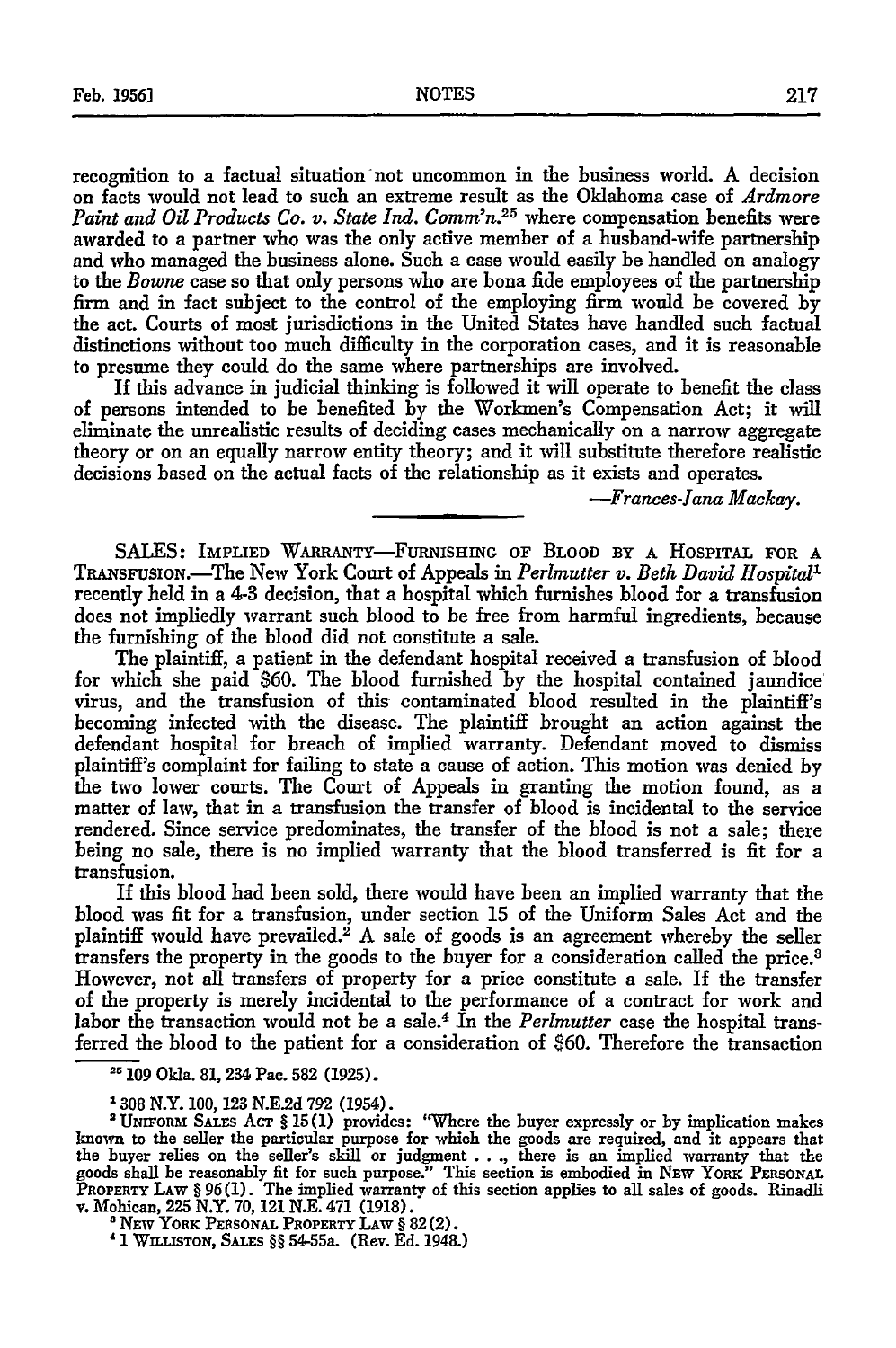falls within the general definition of a sale. But because the court found, as a matter of law, that the transfer of blood was incidental to the service rendered,<sup>5</sup> the plaintiff is precluded from offering evidence to show as a matter of fact that the blood was sold.

Whether service predominates in any particular transaction would seem to be largely a question of fact and not of law. This is especially true in New York where the hospitals do not render medical service.

"Such a hospital undertakes not to heal or attempt to heal through the agency of others, but merely to supply others who will heal on their own responsibility."<sup>6</sup><br>"The hospital undertakes to procure for the patient the services of a nurse. It does

not undertake through the agency of nurses to render these services itself."7

If a hospital orderly undertakes to perform even a slight service, such as placing a hot water bottle in bed with a patient, he is an independent contractor and the hospital is not liable for his negligent acts, although the acts were obviously within the scope of his employment.8

It then appears that the defendant hospital in the *Perlmutter* case could not render any service, but merely supplied the blood to the plaintiff for a price. This then was a sale of the blood. Therefore, it is submitted that the court erred in not permitting the plaintiff to offer evidence of such a sale.

Assuming there was no sale of the blood, but only a servicing of the plaintiff with impure blood, the plaintiff has still stated a good cause of action. Plaintiff cannot take advantage of the implied warranty of section **15** of the Uniform Sales Act, because the implied warranty of this section is limited to sales transactions. However, this does not mean that all actions based upon implied warranties are restricted to sales. Implied warranties are found in other transactions such as: bailments, short term leases, and in contracts in which service predominates and transfer of property is incidental.<sup>9</sup>

The court in the *Perlmutter* case stated that the plaintiff failed because she did not show a sale. She showed instead a contract in which service predominated and transfer of property was incidental. Since such a contract may carry an implied warranty of fitness the question then before the court was, did this contract carry such an implied warranty?

There are two types of implied warranty. One is in the nature of a tort and the other in contract. The implied warranty in *tort* is based upon representations of fact, while the implied warranty in *contract* arises from a promise implied from the fact.<sup>10</sup> The application of reliance is the basic distinction between the two. In a tort action the plaintiff must show that he has relied upon the fact misrepresented. In a contract action, the plaintiff must show that he has relied upon a promise given. This promise may be expressed in words, or implied from conduct. The only difference between

**<sup>&#</sup>x27;** The court in the Perlmutter case has applied the test of predominance **". . .** when service predominates, and transfer of property is but an incidental feature of the transaction, the transaction is not deemed a sale within the Sales Act." This is a test used to distinguish a contract for work and labor from a contract of sale and the court cites **1 WILLISTON, SALES §§** 54-55a, which has to do with contracts for work and labor. When the court refers to the contract between Mrs. Perlmutter and the Beth David Hospital as a contract in which service predominates, they liken it to a contract for work and labor.

**<sup>\*</sup>** Bernstein v. Beth Israel Hosp., **236** N.Y. **268, 270,** 140 **N.E.** 694, **695 (1923).**

**<sup>\*</sup>** Scholoendorff v. Soc. of New York Hosp., 211 N.Y. **125, 132, 105 N.E. 92,** 94 (1914). 'Phillips v. Buffalo General Hosp., **239** N.Y. **188,** 146 **N.E. 199** (1924).

<sup>&#</sup>x27;Miller v. Winters, 144 **N.Y.S. 351;** Gedding v. Marsh, **1** K.B. **668 (1920) ; VOLD, SALES §§152-53 (1931).**

<sup>&</sup>lt;sup>10</sup> Ames, *History of Assumpsit*, 2 HARV. L. REV. 1 (1888); 1 WILLISTON, op. *cit. supra* note 4, **§ 195;** Prosser, *Warranty of Merchantable Quality,* **27 MINN.** L. **REv. 117, 118** (1943).